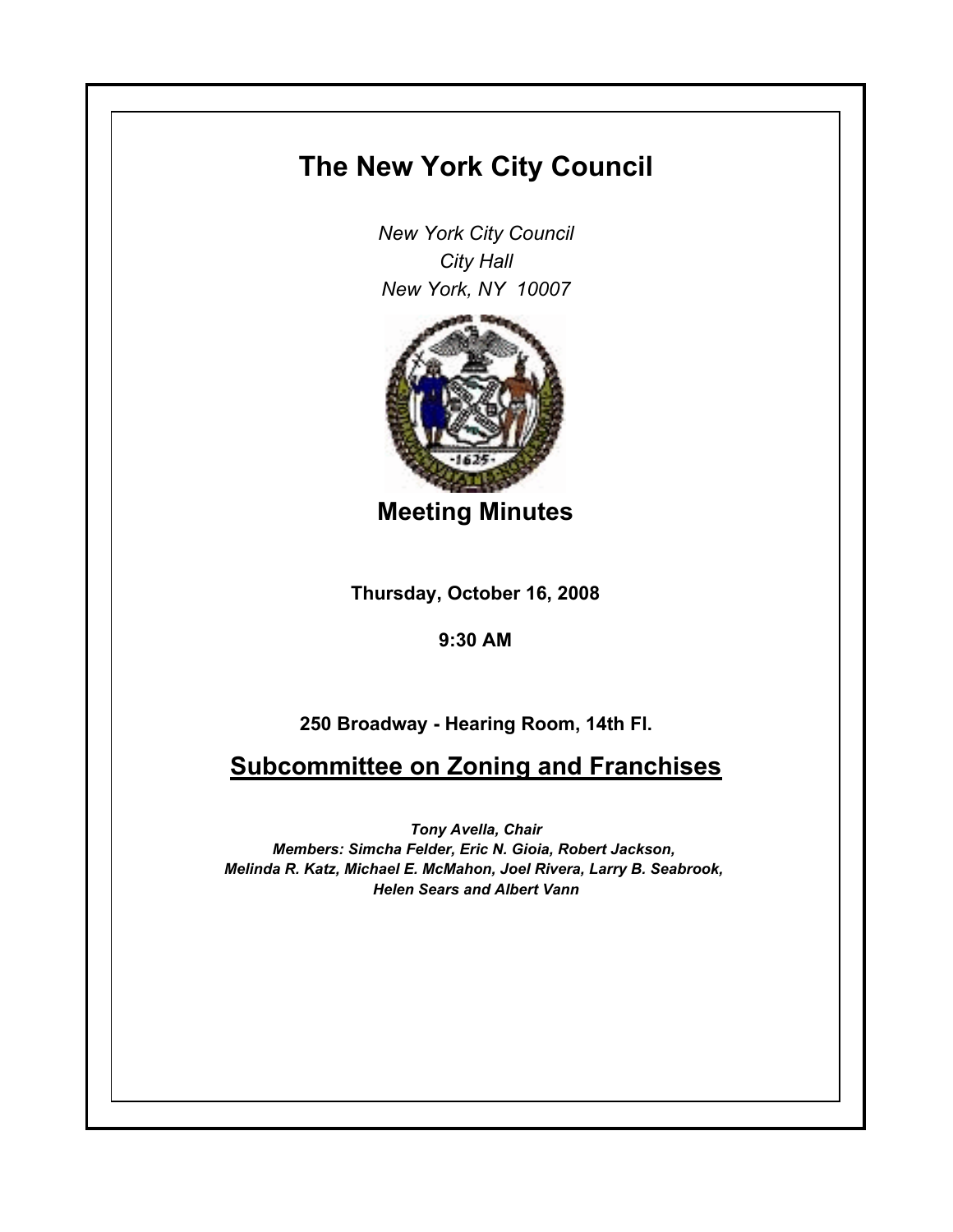| LU 0880-2008 | Application no. N 080425 ZRQ submitted by the Department of City<br>Planning pursuant to Section 201 of the New York City Charter, for<br>amendment of the Zoning Resolution of the City of New York<br>relating to Article I, Chapters 1, 2, 3, 4, 5 and Article X, Chapter 8 to<br>establish the Special St. George District. |                                                                                                                                                                                                                                                                                 |  |  |
|--------------|---------------------------------------------------------------------------------------------------------------------------------------------------------------------------------------------------------------------------------------------------------------------------------------------------------------------------------|---------------------------------------------------------------------------------------------------------------------------------------------------------------------------------------------------------------------------------------------------------------------------------|--|--|
|              | <b>Attachments:</b>                                                                                                                                                                                                                                                                                                             | Hearing Testimony - Zoning 10/02/08, Hearing Transcript - Zoning 10/2/08,<br>Hearing Transcript - Zoning 10/6/08, Hearing Transcript - Zoning 10/16/08,<br>Hearing Testimony - Zoning 10/16/08, Hearing Transcript - Zoning 10/20/08,<br>Hearing Transcript - Land Use 10/20/08 |  |  |
|              | This Land Use Application was Hearing Held by Committee                                                                                                                                                                                                                                                                         |                                                                                                                                                                                                                                                                                 |  |  |
|              | Attachments:                                                                                                                                                                                                                                                                                                                    | Hearing Testimony - Zoning 10/02/08, Hearing Transcript - Zoning 10/2/08,<br>Hearing Transcript - Zoning 10/6/08, Hearing Transcript - Zoning 10/16/08,<br>Hearing Testimony - Zoning 10/16/08, Hearing Transcript - Zoning 10/20/08,<br>Hearing Transcript - Land Use 10/20/08 |  |  |
|              |                                                                                                                                                                                                                                                                                                                                 | This Land Use Application was Recessed                                                                                                                                                                                                                                          |  |  |
| LU 0881-2008 | Application no. C 080426 ZMR submitted by the Department of City<br>Planning pursuant to Sections 197-c and 201 of the New York City<br>Charter for an amendment of the Zoning Map, Section No. 21c.                                                                                                                            |                                                                                                                                                                                                                                                                                 |  |  |
|              | <b>Attachments:</b>                                                                                                                                                                                                                                                                                                             | Hearing Transcript - Zoning 10/2/08, Hearing Testimony - Zoning 10/2/08,<br>Hearing Transcript - Zoning 10/6/08, Hearing Testimony - Zoning 10/16/08,<br>Hearing Transcript - Zoning 10/16/08, Hearing Transcript - Zoning 10/20/08,<br>Hearing Transcript - Land Use 10/20/08  |  |  |
|              | This Land Use Application was Hearing Held by Committee                                                                                                                                                                                                                                                                         |                                                                                                                                                                                                                                                                                 |  |  |
|              | <b>Attachments:</b>                                                                                                                                                                                                                                                                                                             | Hearing Transcript - Zoning 10/2/08, Hearing Testimony - Zoning 10/2/08,<br>Hearing Transcript - Zoning 10/6/08, Hearing Testimony - Zoning 10/16/08,<br>Hearing Transcript - Zoning 10/16/08, Hearing Transcript - Zoning 10/20/08,<br>Hearing Transcript - Land Use 10/20/08  |  |  |
|              |                                                                                                                                                                                                                                                                                                                                 | This Land Use Application was Recessed                                                                                                                                                                                                                                          |  |  |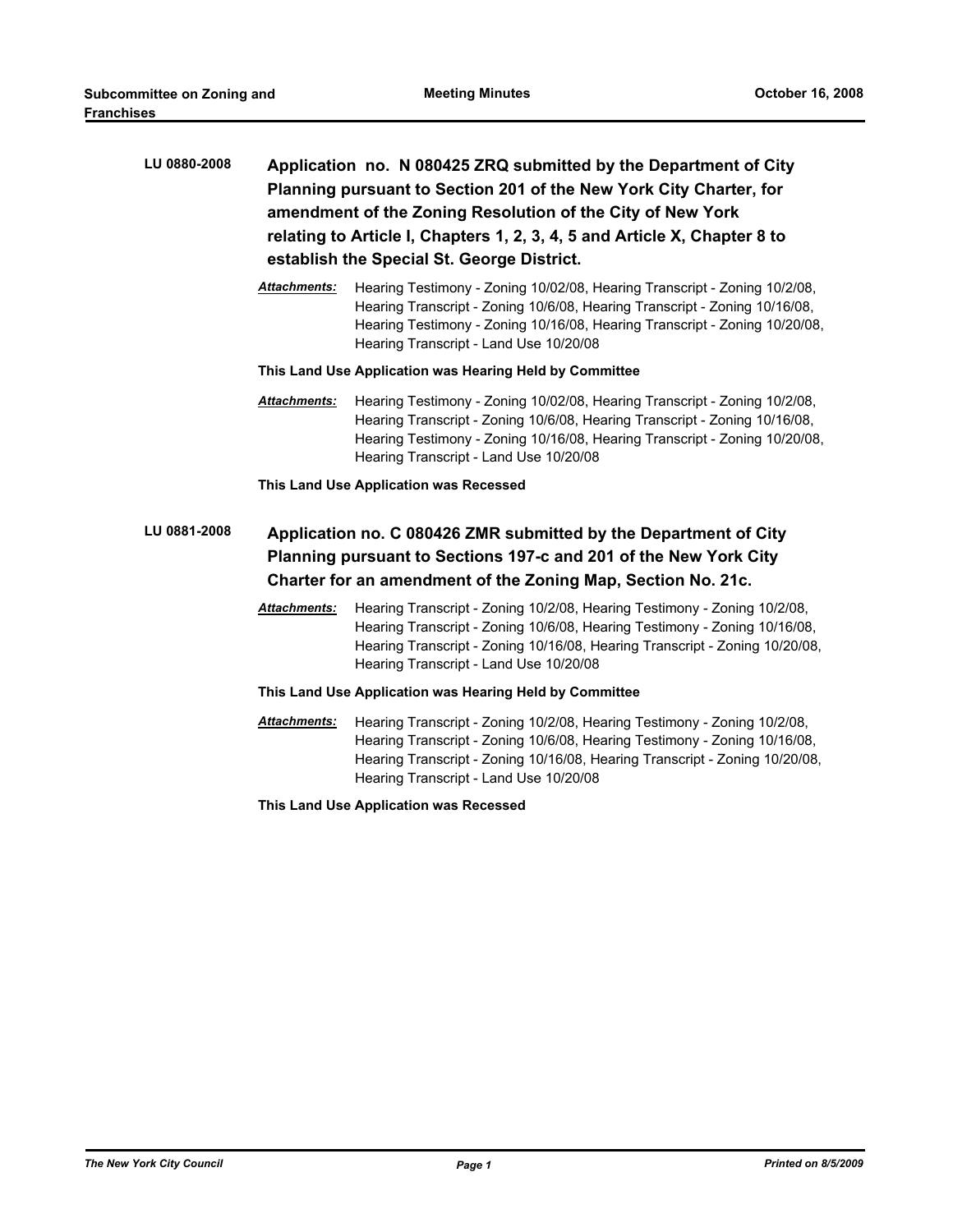| LU 0904-2008 | Application no. C 070261 ZSM submitted by AG West 22nd Street<br>Realty, LLC pursuant to Sections 197-c and 201 of the New York<br>City Charter for the grant of a special permit pursuant to Sections<br>13-562 and 74-52 of the Zoning Resolution to allow an attended<br>public parking garage with a maximum capacity of 137 spaces<br>located at 133-145 West 22nd Street (Block 798, Lots 19, 21, 23, 24<br>and 25). This application is subject to review and action by the<br>Land Use Committee only if appealed to the Council pursuant to<br>§197-d (b)(2) of the Charter or called up by vote of the Council<br>pursuant to §197-d (b)(3) of the Charter. |                                                                                                                                                                                                                                                                                   |  |
|--------------|-----------------------------------------------------------------------------------------------------------------------------------------------------------------------------------------------------------------------------------------------------------------------------------------------------------------------------------------------------------------------------------------------------------------------------------------------------------------------------------------------------------------------------------------------------------------------------------------------------------------------------------------------------------------------|-----------------------------------------------------------------------------------------------------------------------------------------------------------------------------------------------------------------------------------------------------------------------------------|--|
|              | <b>Attachments:</b>                                                                                                                                                                                                                                                                                                                                                                                                                                                                                                                                                                                                                                                   | Hearing Testimony - Zoning 10/16/08, Hearing Transcript - Zoning 10/16/08,<br>Hearing Transcript - Zoning 10/20/08, Hearing Transcript - Land Use<br>10/20/08                                                                                                                     |  |
|              | This Land Use Application was Hearing Held by Committee                                                                                                                                                                                                                                                                                                                                                                                                                                                                                                                                                                                                               |                                                                                                                                                                                                                                                                                   |  |
|              | <b>Attachments:</b>                                                                                                                                                                                                                                                                                                                                                                                                                                                                                                                                                                                                                                                   | Hearing Testimony - Zoning 10/16/08, Hearing Transcript - Zoning 10/16/08,<br>Hearing Transcript - Zoning 10/20/08, Hearing Transcript - Land Use<br>10/20/08                                                                                                                     |  |
|              |                                                                                                                                                                                                                                                                                                                                                                                                                                                                                                                                                                                                                                                                       | This Land Use Application was Recessed                                                                                                                                                                                                                                            |  |
| LU 0905-2008 | Application no. N 080297 ZRM submitted by the Department of City<br>Planning pursuant to Section 201 of the New York City Charter, for<br>amendment of the Zoning Resolution of the City of New York,<br>concerning Section 111-104 relating to the Special Tribeca Mixed<br><b>Use District.</b>                                                                                                                                                                                                                                                                                                                                                                     |                                                                                                                                                                                                                                                                                   |  |
|              | Attachments:                                                                                                                                                                                                                                                                                                                                                                                                                                                                                                                                                                                                                                                          | Hearing Testimony - Zoning 10/16/08, Hearing Transcript - Zoning 10/16/08,<br>Hearing Transcript - Zoning 10/20/08, Hearing Transcript - Land Use<br>10/20/08                                                                                                                     |  |
|              |                                                                                                                                                                                                                                                                                                                                                                                                                                                                                                                                                                                                                                                                       | This Land Use Application was Hearing Held by Committee                                                                                                                                                                                                                           |  |
|              | <b>Attachments:</b>                                                                                                                                                                                                                                                                                                                                                                                                                                                                                                                                                                                                                                                   | Hearing Testimony - Zoning 10/16/08, Hearing Transcript - Zoning 10/16/08,<br>Hearing Transcript - Zoning 10/20/08, Hearing Transcript - Land Use<br>10/20/08                                                                                                                     |  |
|              | This Land Use Application was Recessed                                                                                                                                                                                                                                                                                                                                                                                                                                                                                                                                                                                                                                |                                                                                                                                                                                                                                                                                   |  |
| LU 0917-2008 | Application no. C 080362 ZMQ submitted by the New York<br><b>Economic Development Corporation pursuant to Sections 197-c</b><br>and 201 of the New York City Charter, for an amendment to the<br>Zoning Map, Section No. 8d.                                                                                                                                                                                                                                                                                                                                                                                                                                          |                                                                                                                                                                                                                                                                                   |  |
|              | Attachments:                                                                                                                                                                                                                                                                                                                                                                                                                                                                                                                                                                                                                                                          | Hearing Testimony - Zoning 10/16/08, Hearing Transcript - Zoning 10/16/08,<br>Hearing Transcript - Zoning 10/20/08, Hearing Transcript - Zoning 10/24/08,<br>Hearing Testimony - Zoning 10/24/08, Hearing Transcript - Zoning 11/13/08,<br>Hearing Transcript - Land Use 11/13/08 |  |
|              |                                                                                                                                                                                                                                                                                                                                                                                                                                                                                                                                                                                                                                                                       | This Land Use Application was Hearing on P-C Item by Comm                                                                                                                                                                                                                         |  |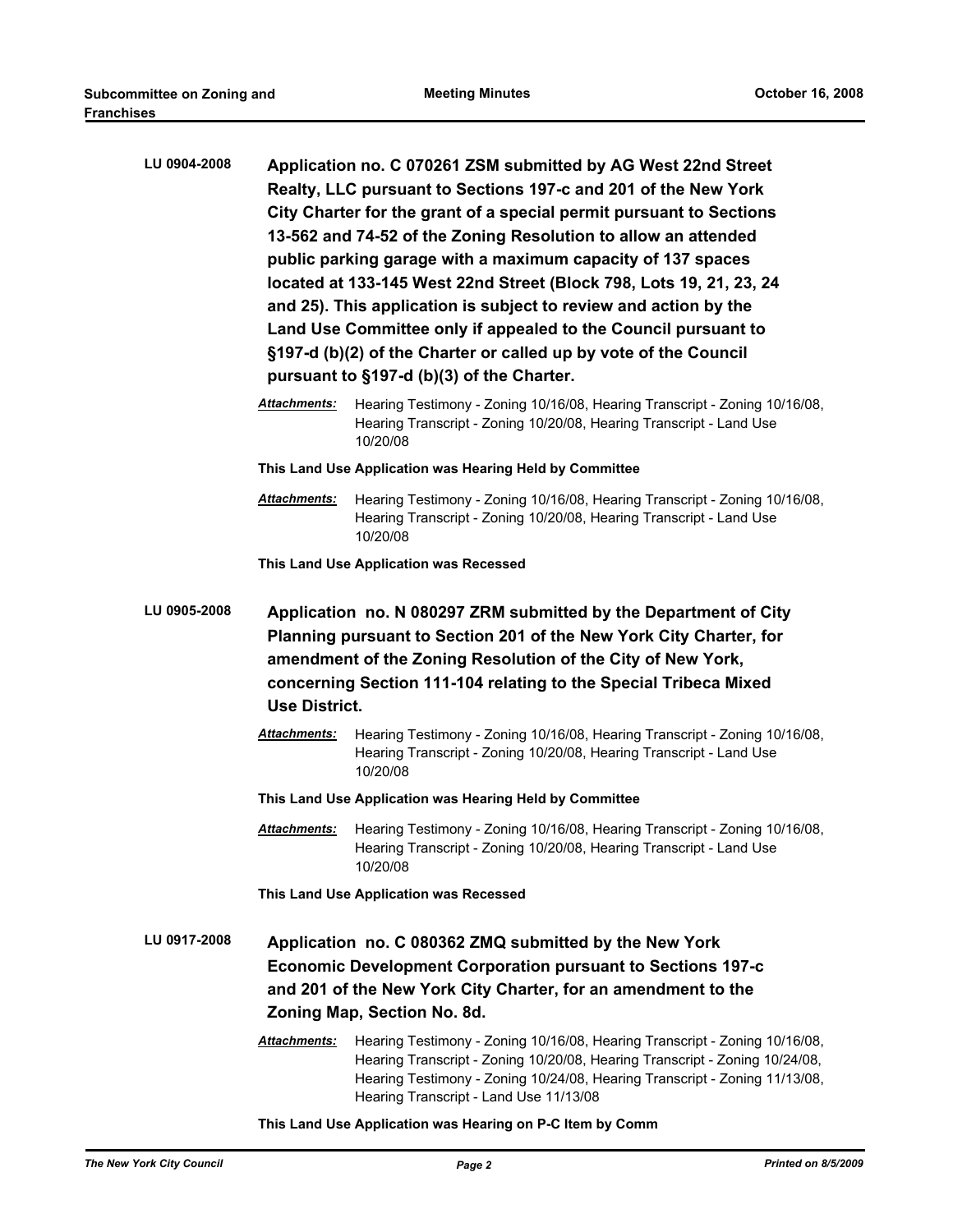|              | Attachments:                                                                                                                                                                                                                                                                                                                                        | Hearing Testimony - Zoning 10/16/08, Hearing Transcript - Zoning 10/16/08,<br>Hearing Transcript - Zoning 10/20/08, Hearing Transcript - Zoning 10/24/08,<br>Hearing Testimony - Zoning 10/24/08, Hearing Transcript - Zoning 11/13/08,<br>Hearing Transcript - Land Use 11/13/08                                                                |  |
|--------------|-----------------------------------------------------------------------------------------------------------------------------------------------------------------------------------------------------------------------------------------------------------------------------------------------------------------------------------------------------|--------------------------------------------------------------------------------------------------------------------------------------------------------------------------------------------------------------------------------------------------------------------------------------------------------------------------------------------------|--|
|              |                                                                                                                                                                                                                                                                                                                                                     | This Land Use Application was Recessed                                                                                                                                                                                                                                                                                                           |  |
| LU 0906-2008 | related regulations.                                                                                                                                                                                                                                                                                                                                | Application no. N 080363 ZRQ submitted by the Department of City<br>Planning pursuant to Section 201 of the New York City Charter, for<br>amendment to the Zoning Resolution of the City of New York<br>concerning the addition Article XII, Chapter 5, (Special Southern<br>Hunters Point District), to establish a special district and modify |  |
|              | <u> Attachments:</u>                                                                                                                                                                                                                                                                                                                                | Hearing Testimony - Zoning 10/16/08, Hearing Transcript - Zoning 10/16/08,<br>Hearing Transcript - Zoning 10/20/08, Hearing Transcript - Zoning 10/24/08,<br>Hearing Testimony - Zoning 10/24/08, Hearing Transcript - Zoning 11/13/08,<br>Hearing Transcript - Land Use 11/13/08                                                                |  |
|              | This Land Use Application was Hearing Held by Committee                                                                                                                                                                                                                                                                                             |                                                                                                                                                                                                                                                                                                                                                  |  |
|              | Attachments:                                                                                                                                                                                                                                                                                                                                        | Hearing Testimony - Zoning 10/16/08, Hearing Transcript - Zoning 10/16/08,<br>Hearing Transcript - Zoning 10/20/08, Hearing Transcript - Zoning 10/24/08,<br>Hearing Testimony - Zoning 10/24/08, Hearing Transcript - Zoning 11/13/08,<br>Hearing Transcript - Land Use 11/13/08                                                                |  |
|              |                                                                                                                                                                                                                                                                                                                                                     | This Land Use Application was Recessed                                                                                                                                                                                                                                                                                                           |  |
| LU 0907-2008 | Application no. C 080364 PPQ, pursuant to §197-c of the New York<br>City Charter, for the acquisition of property located at 2nd Street<br>(Block1, Lots 1 and 10; Block 5, lot 1; Block 6, Lots 1,2 and 14); the<br>bed of 54th Avenue between 2nd Street and the East River; and the<br>bed of 55th Avenue between 2nd Street and the East River. |                                                                                                                                                                                                                                                                                                                                                  |  |
|              | Attachments:                                                                                                                                                                                                                                                                                                                                        | Hearing Testimony - Zoning 10/16/08, Hearing Transcript - Zoning 10/16/08,<br>Hearing Transcript - Zoning 10/20/08, Hearing Transcript - Zoning 10/24/08,<br>Hearing Testimony - Zoning 10/24/08, Hearing Transcript - Zoning 11/13/08,<br>Hearing Transcript - Land Use 11/13/08                                                                |  |
|              | This Land Use Application was Hearing Held by Committee                                                                                                                                                                                                                                                                                             |                                                                                                                                                                                                                                                                                                                                                  |  |
|              | Attachments:                                                                                                                                                                                                                                                                                                                                        | Hearing Testimony - Zoning 10/16/08, Hearing Transcript - Zoning 10/16/08,<br>Hearing Transcript - Zoning 10/20/08, Hearing Transcript - Zoning 10/24/08,<br>Hearing Testimony - Zoning 10/24/08, Hearing Transcript - Zoning 11/13/08,<br>Hearing Transcript - Land Use 11/13/08                                                                |  |
|              |                                                                                                                                                                                                                                                                                                                                                     | This Land Use Application was Recessed                                                                                                                                                                                                                                                                                                           |  |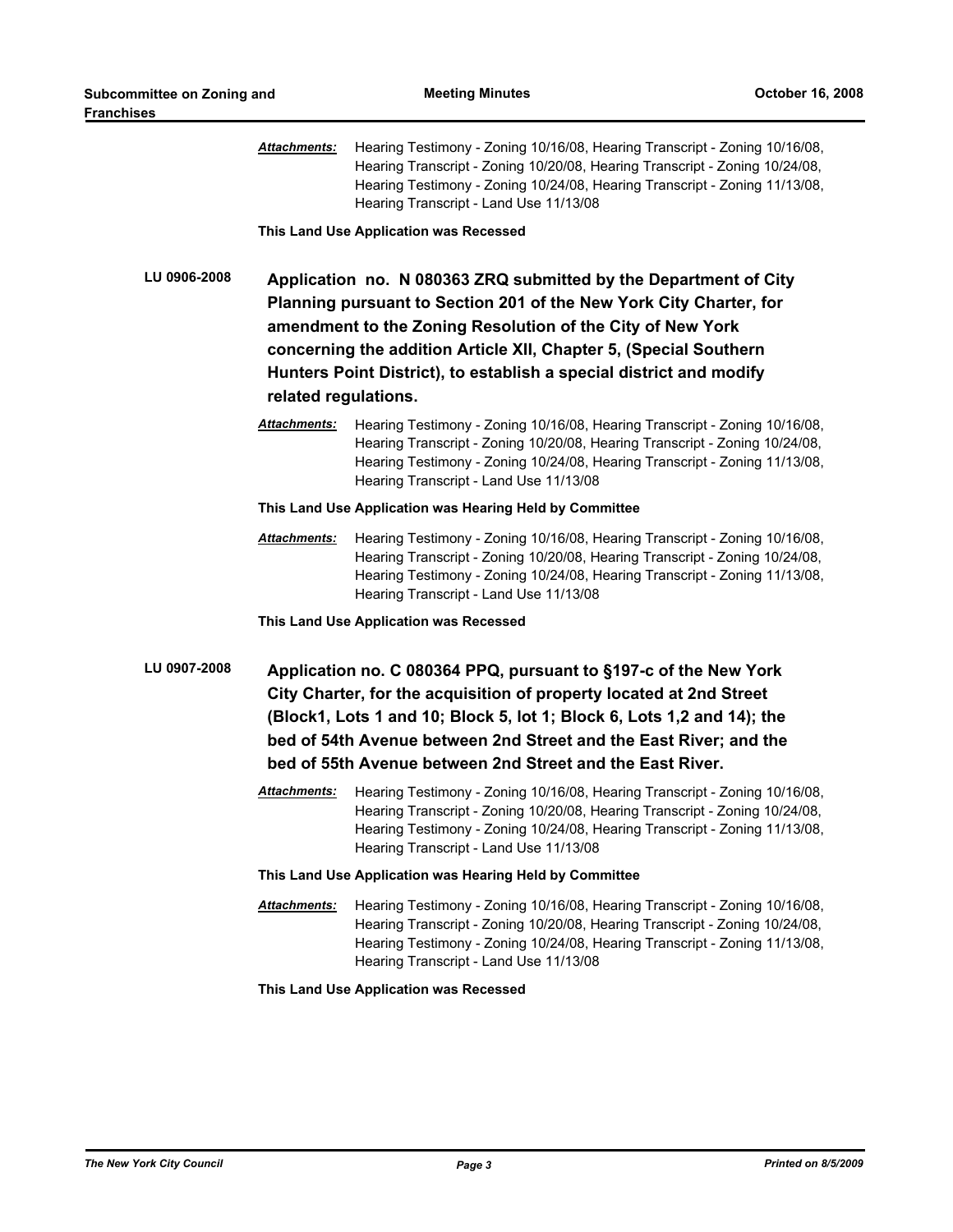| LU 0908-2008 | Application no. C 080365 HAQ, an Urban Development Action Area        |
|--------------|-----------------------------------------------------------------------|
|              | Designation and Project known as Hunter's Point South and the         |
|              | disposition of city owned property, Community Board 2, Borough        |
|              | of Queens, Council District no. 26. This matter is subject to Council |
|              | Review and action pursuant to §197-c and §197-d of the New York       |
|              | City Charter and Article 16 of the General Municipal Law.             |

*Attachments:* Hearing Testimony - Zoning 10/16/08, Hearing Transcript - Zoning 10/16/08, Hearing Transcript - Zoning 10/20/08, Hearing Transcript - Zoning 10/24/08, Hearing Testimony - Zoning 10/24/08, Hearing Transcript - Zoning 11/13/08, Hearing Transcript - Land Use 11/13/08

## **This Land Use Application was Hearing Held by Committee**

*Attachments:* Hearing Testimony - Zoning 10/16/08, Hearing Transcript - Zoning 10/16/08, Hearing Transcript - Zoning 10/20/08, Hearing Transcript - Zoning 10/24/08, Hearing Testimony - Zoning 10/24/08, Hearing Transcript - Zoning 11/13/08, Hearing Transcript - Land Use 11/13/08

**This Land Use Application was Recessed**

- **LU 0909-2008 Application no. C 080276 MMQ submitted by the New York City Economic Development Corporation, pursuant to §197-c and 199 of the New York City Charter and Section 5-430 of the Administrative Code an amendment of the City Map, Community Board 2, Borough of Queens, Council District 26.**
	- *Attachments:* Hearing Testimony Zoning 10/16/08, Hearing Transcript Zoning 10/16/08, Hearing Transcript - Zoning 10/20/08, Hearing Transcript - Zoning 10/24/08, Hearing Testimony - Zoning 10/24/08, Hearing Transcript - Zoning 11/13/08, Hearing Transcript - Land Use 11/13/08

## **This Land Use Application was Hearing Held by Committee**

*Attachments:* Hearing Testimony - Zoning 10/16/08, Hearing Transcript - Zoning 10/16/08, Hearing Transcript - Zoning 10/20/08, Hearing Transcript - Zoning 10/24/08, Hearing Testimony - Zoning 10/24/08, Hearing Transcript - Zoning 11/13/08, Hearing Transcript - Land Use 11/13/08

**This Land Use Application was Recessed**